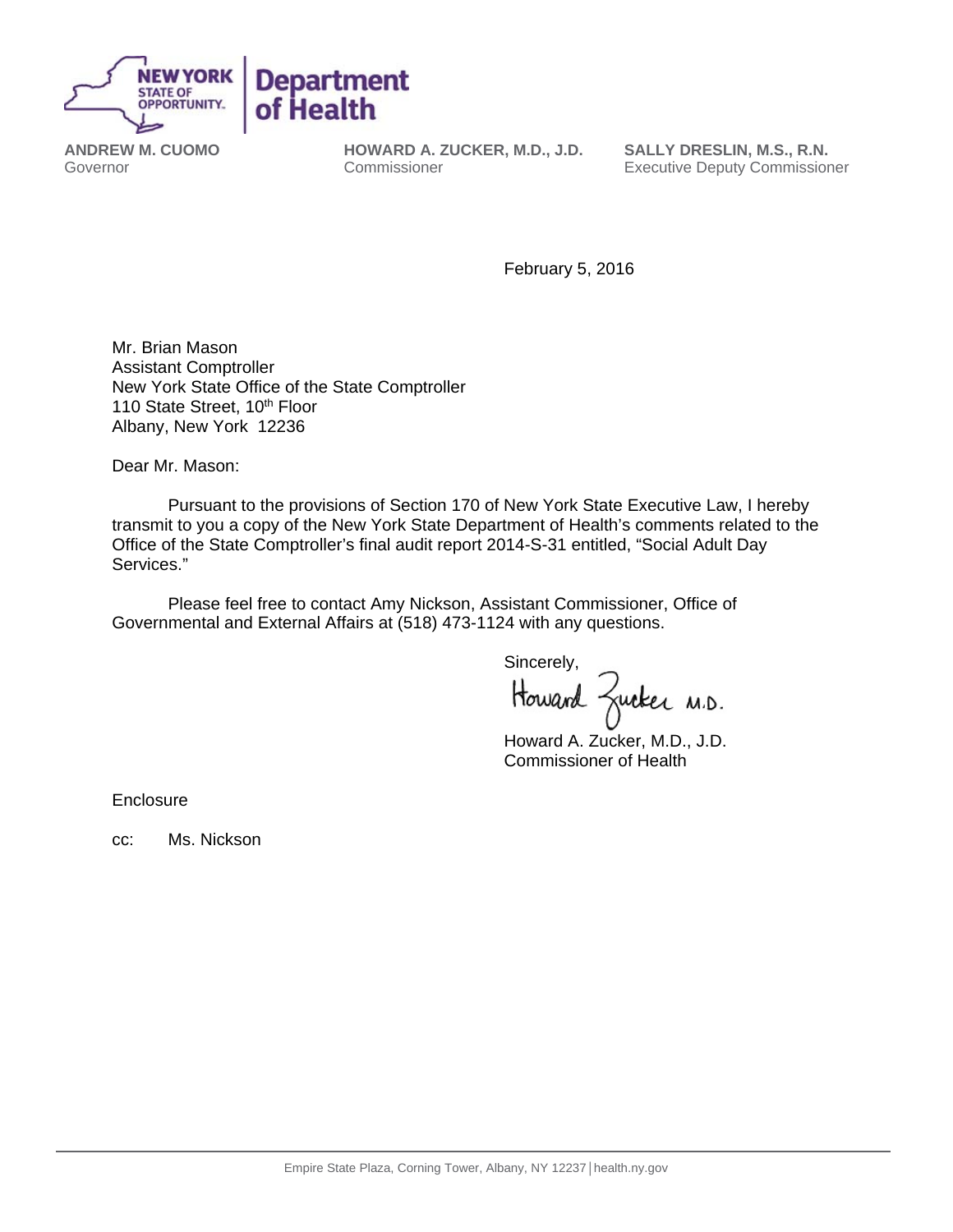# **Department of Health Comments on the Office of the State Comptroller's Final Audit Report 2014-S-31 entitled, Social Adult Day Services**

The following are the Department of Health's (Department) comments in response to the Office of the State Comptroller's (OSC) Final Audit Report 2014-S-31 entitled, "Social Adult Day Services."

# **General Comments**

As noted by the Comptroller in the summary of Key Findings, "DOH has provided guidance and direction to the MLTCs." These actions have been effective, as demonstrated by OSC's finding on page 12 of the audit that 100 percent of the 460 individuals reviewed were found eligible for the program.

The OSC is correct in its assertion that the Department does not have any direct mandate to regulate Social Adult Day Care (SADC) programs or their operators, but is responsible for the oversight of Managed Long Term Care (MLTC) plans and covered benefits for qualified enrollees. SADC has been a covered benefit within MLTC since the inception of the program, and the transition to mandatory MLTC enrollment for individuals receiving long term care services did not change the threshold for authorization that MLTC plans use in reviewing need for this benefit. The Department has issued guidance clarifying Medicaid recipients' eligibility for mandatory enrollment in MLTC. In addition, the Department amended its MLTC contract provisions in 2012 to require all SADCs under contract with a MLTC plan to adhere to the New York State Office for the Aging (NYSOFA) SADC regulations under Title 9 New York Codes, Rules, and Regulations (NYCRR) §6654.20.

In May 2015, in conjunction with NYSOFA and the Office of the Medicaid Inspector General (OMIG), the Department established a new Certification process for all SADC entities that contract with MLTC plans. SADC operators that contract with MLTC plans are now required to attest to meeting the standards and requirements set forth in Title 9 NYCRR §6654.20.

The Department maintains a Technical Assistance Hotline for MLTC plan enrollees, their family members and providers. All complaints received by the Hotline are tracked and monitored for any trends on a monthly basis by Department plan managers. Plan managers examine complaint trends, and may audit MLTC plan records, issue Statements of Deficiency and require Plans of Correction, if warranted. Department staff also monitor and review plan network submissions and encounter data on a quarterly basis to ensure that appropriate services, including SADC services, are available and utilized by enrollees.

The Department is compelled to point out some language in the audit report that misrepresents the benefit of SADC. Specifically, the OSC referred to SADC as "DOH funded" and "MLTC SADS programs." SADC programs are not directly funded by the Department or Medicaid or directly provided by MLTC plans—SADC is a covered benefit for qualified enrollees.

## **Background**

New York State is a national leader in its oversight of the Medicaid Program. With the transition to care management, OMIG continues to improve upon our processes and direct our resources to match this changing direction in the Medicaid program. In conjunction with the Department,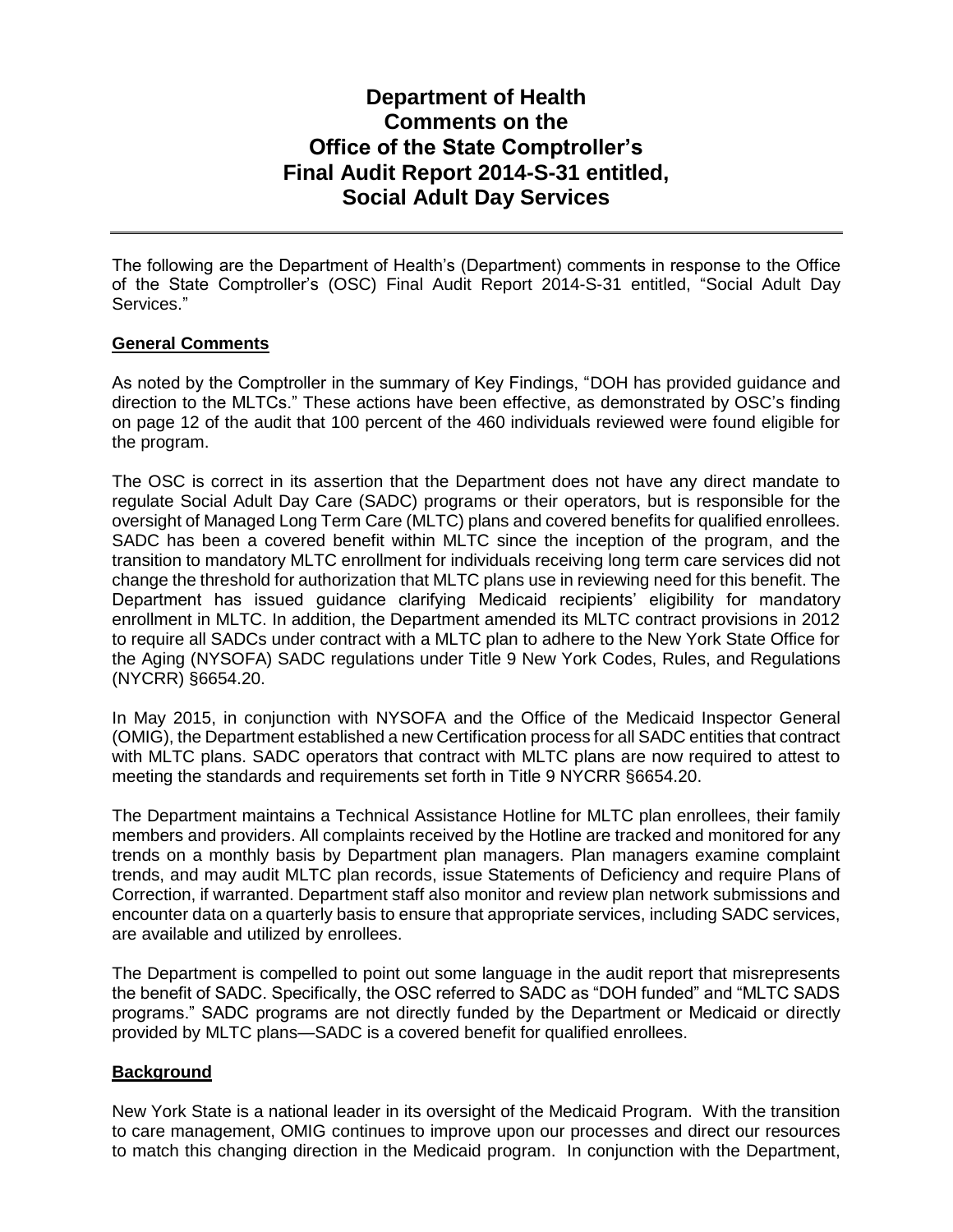NYS will continue its focus on achieving improvements to the Medicaid program and aggressively fighting fraud, waste and abuse wherever it exists.

Under Governor Cuomo's leadership, the Medicaid Redesign Team (MRT) was created in 2011 to lower health care costs and improve quality of care for its Medicaid members. Since 2011, Medicaid spending has remained under the Global Spending Cap, while at the same time providing health care coverage to an additional 1,405,500 fragile and low income New Yorkers. Additionally, Medicaid spending per recipient has decreased to \$7,868 in 2014, consistent with levels from a decade ago.

## **Recommendation #1**

Relevant stakeholder agencies should carefully consider the risks identified in this report in deciding whether a more comprehensive system of regulation, such as licensing, registration, or mandated inspection, is warranted as the SADS program moves forward.

## **Response #1**

The Department intends to continue to work with NYSOFA and OMIG to evaluate and mitigate the risks identified in the OSC's audit report. The Department will continue to partner with NYSOFA and OMIG to ensure compliance with existing requirements and educate plans and providers through webinars, Frequently Asked Questions and policy documents.

#### **Recommendation #2**

NYSOFA should consider updating program regulations and/or providing supplemental guidance that more specifically defines expectations for factors that directly impact program quality and performance.

## **Recommendation #3**

NYSOFA should take steps to improve existing oversight and monitoring programs, including:

- Conducting on-site monitoring of each of its direct SADS contractors at least annually and making provisions for unannounced site visits.
- Ensuring consistent evaluation of program compliance at the county level by requiring all AAAs to utilize the standardized SADS monitoring tool as part of their annual on-site evaluations.

#### **Response #2 and #3**

The Department defers to NYSOFA for comment.

#### **Recommendation #4**

Stakeholder agencies should work together to implement a comprehensive program to oversee Medicaid-funded SADS programs, which includes the oversight actions recently developed as well as procedures to verify the accuracy of the annual SADS self-assessment certifications.